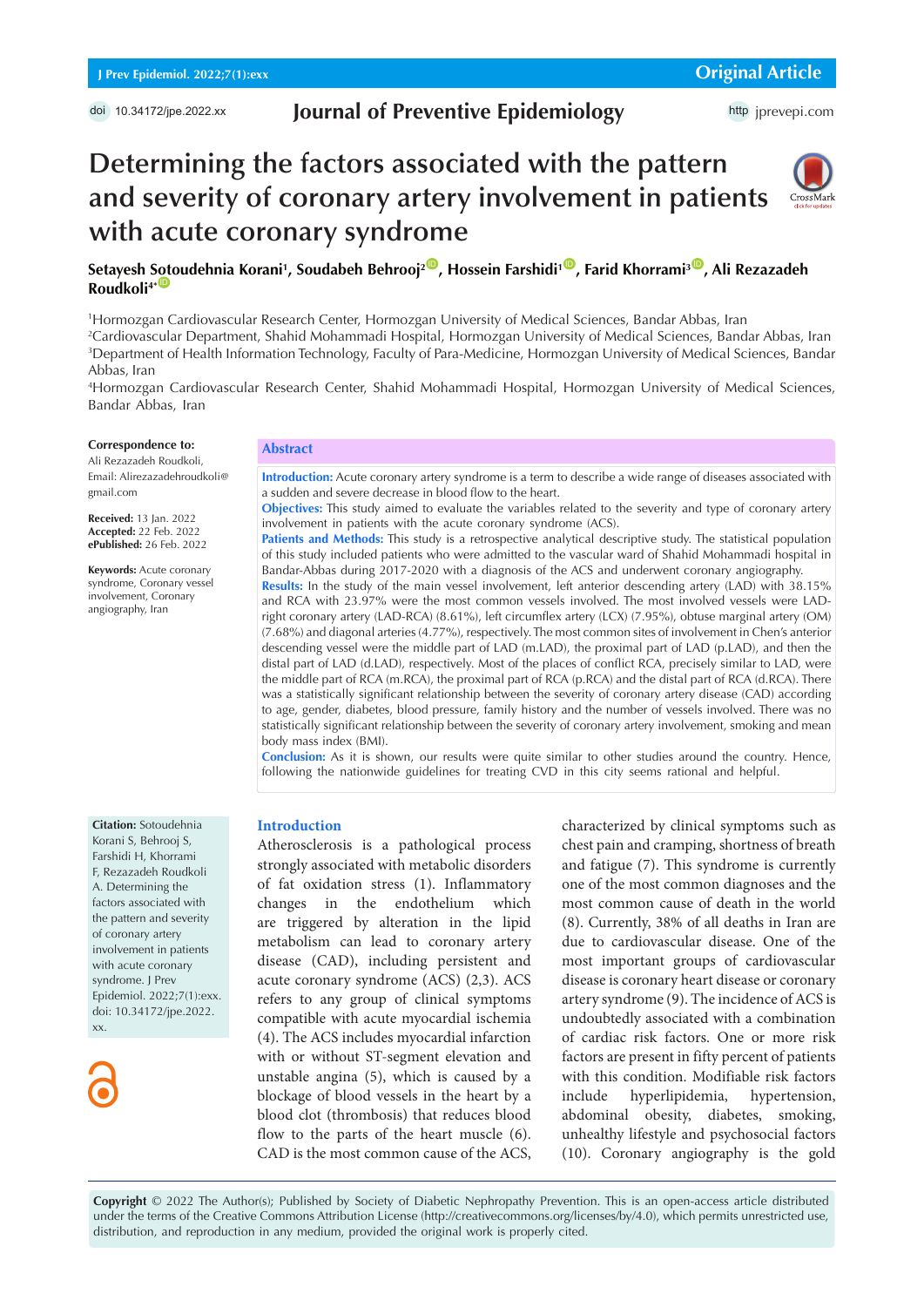#### **Key point**

- There was a statistically significant relationship between the severity of coronary artery involvement according to age  $(P < 0.01)$
- In the study of the type of main vessel involvement, left anterior descending artery (LAD) with 38.15% and RCA with 23.97% were the most common vessels involved. Accordingly, LADright coronary artery (LAD-RCA), left circumflex artery (LCX), obtuse marginal artery (OM) and diagonal arteries were the most involved vessels in patients with 8.61, 7.95, 7.68 and 4.77%, respectively.
- There was no statistically significant relationship between the severity of coronary artery involvement, smoking and mean body mass index (BMI).

standard technique for imaging coronary arteries among these patients' imaging and therapeutic tools (11).

#### **Objectives**

Due to the high prevalence of CAD, the use of angiographic treatment and lack of comprehensive information on risk factors for exacerbation of heart disease in these patients, the present study aimed to determine the frequency of variables related to the severity and type of CAD in patients with the ACS, designed and conducted.

#### **Patients and Methods**

#### *Study design*

This study was a retrospective descriptive-analytical study. The statistical population consisted of 5195 patients hospitalized in the angiography department of Shahid Mohammadi hospital in Bandar Abbas due to myocardial infarction during 2017 to 2020 with a diagnosis of ACS and underwent coronary angiography. Inclusion criteria included patients who underwent coronary angiography with ACS and had complete records and electronic information. Exclusion criteria included patients' dissatisfaction to participate in the study and file deficiencies and electronic information. Presence of diabetes, hypertension, obesity, addiction were assessed through a medical examination, blood test, or interview.

#### *Data analysis*

The method of data collection in this study was field and library. After collection, the data were analyzed by SPSS software and according to the data adherence to the normal distribution curve, a one-way analysis of variance was used.

#### **Results**

A total of 5195 patients with a mean age of  $11.92 \pm 62.79$ years participated in this study. Of these patients, 3311 (63.71%) were male and 1886 (36.29%) were female. The average body mass index (BMI) was  $25 \pm 25 \pm 13.4$  kg/ m2 . About 13.21% of patients had 50-69%, 15.7% had 70- 89%, 38.76% had 90-99% and 23.33% had 100% severity of main vessel involvement. In the study of the type of main vessel involvement, LAD with 38.15% and RCA with 23.97% were the most common vessels involved LAD-RCA, left circumflex artery (LCX), marginal artery (OM) while diagonal arteries were the most involved vessels in patients with 8.61, 7.95, 7.68 and 4.77%, respectively. The most common sites of involvement in Chen's anterior descending vessel were middle part of left anterior descending (m.LAD), p.LAD, and then d.LAD, respectively. Most of the places of conflict RCA, precisely similar to LAD, were m.RCA, p.RCA, and d.RCA. There was no statistically significant relationship between the type of coronary artery involvement according to age (*P* = 0.636). In all age groups, the most significant vessels involved were LAD and RCA, respectively. The main vessels involved in the under44 age group were almost identical. Also, the two age groups in the range of 45-64 years and the age range of 65 years and above were similar in central vessel involvement. There was a statistically significant relationship between the severity of coronary artery involvement and age of participants (*P*<001).

In the study of different age groups, it was observed that in all age groups except 65-74 years, the severity of involvement of the main vessels was 90-99%, however in 65-74 years, this rate was estimated to be 100%. Furthermore a statistically significant relationship between the severity of coronary artery involvement according to age  $(P<001)$  was detected. Examining the severity of coronary artery involvement by gender showed that 40.68% of men and 35.44% of women had between 90- 99% coronary artery involvements. In our study, men had more severe CAD than women. There was a statistically significant relationship between the severity of coronary artery involvement according to gender (*P*<001). In both genders, LAD was more involved than RCA, the main major vessel. On the other hand, LAD involvement was higher in men than women and RCA involvement was higher in women. The difference between the types of coronary artery involvement according to gender is

<span id="page-1-0"></span>

Figure 1. Status of the main vessel involvement of patients (The main involved  $vessel = i$ , Percent = j).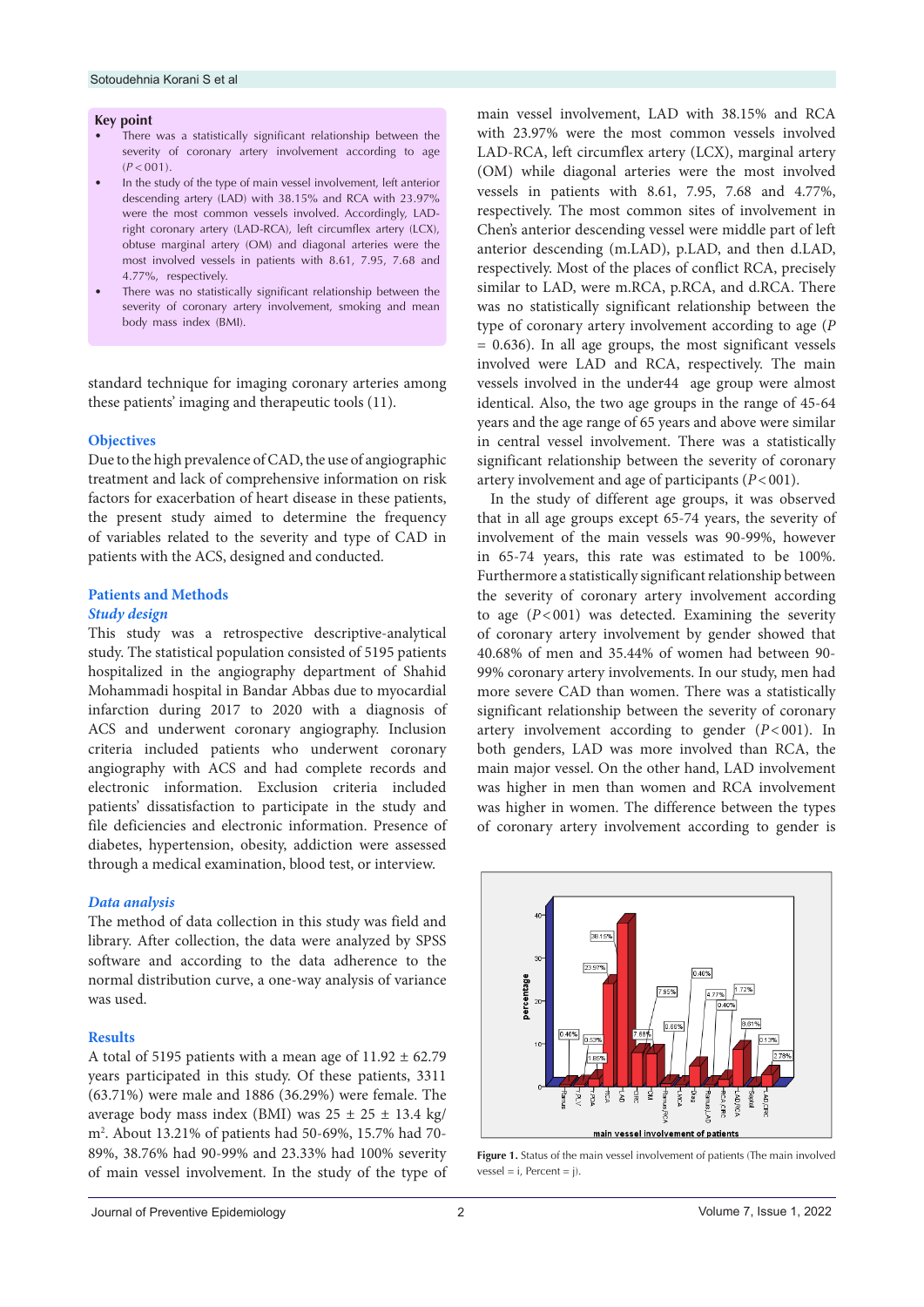not statistically significant (*P*=0.872). Diabetic patients had a higher incidence of main vessel involvement in the range of 70-99% than non-diabetics. In comparison, non-diabetics had a 100% higher incidence of primary vessel involvement than diabetics, which was statistically significant  $(P=0.006)$ . In both diabetic and non-diabetic groups, LAD and RCA were the most involved and LAD was the most involved, compared to RCA. RCA was more involved in patients with diabetes than in non-diabetics. In contrast, non-diabetics were more involved in LAD than patients with diabetes rather than non-diabetics, RCA, LCX and LAD-RCA were more likely to be the main vessels involved. Diabetic individuals differed from non-diabetics in terms of the type of main vessel involved, however this difference was not significant (*P*=0.319). The severity of central vessel involvement in people with hypertension was in the range of 90-99%; while in people without hypertension, the severity of central vessel involvement was higher in the range of 100%, since this difference was statistically significant (*P*=0.009). In both groups with and without hypertension, LAD and RCA were the most involved, while LAD was the most involved than RCA. Patients with high blood pressure had higher levels of RCA and patients without high blood pressure had higher levels of LAD. At the same time, LCX, RCA and LAD-RCA were the main arteries involved in people with hypertension rather than those without it [\(Figure 1\)](#page-1-0).

In this study, 1540 people (29.8%) of the patients were smokers, and 3590 people (69.5%) were non-smokers. In 11.93% of smokers (currently) and 20% of smokers (recently used), the severity of main vessel involvement was 50-69%. In 15.64% of smokers (currently) and 10% of smokers (recently used), the severity of main vessel involvement was 70-89%, in 36.42% of smokers and 40% of smokers (recently used), the severity of main vessel involvement was 90-99% and in 36% of smokers (now) and 30% of smokers (recently smokers) had 100% of the main vessel involvement; while in 13.67% of non-

<span id="page-2-0"></span>

Figure 2. Status of patients' main vessel involvement (The main involved ves $sel = i$ , Percent = j)

smokers, the severity of main vessel involvement was 50- 69%, in 15.79% of them, the seriousness of main vessel involvement was 70-89%, in 39.63% of them, the severity of central vessel involvement was 90-99%, and in 30.92% of them, the seriousness of central vessel involvement was 100%. In both groups of smokers and non-smokers, LAD and RCA were the most major vessels involved. At the same time, LAD was more involved than RCA. Interestingly, patients who have recently smoked have been exposed to the same amount of LAD and RCA as their main artery. Non-smokers were more involved than smokers in their RCA and LCX levels, while smokers were more involved in LAD than non-smokers. LCX-RCA patients who have recently smoked have been the main vein involved in the two groups of smokers and non-smokers. The severity of central vessel involvement was more than 90-99% in 65.26% of obese patients, 70.4% of regular patients and 72.16% of lean patients. Therefore, the severity of main vessel involvement was higher in individuals with normal and low-BMI; On the other hand, obese people had moderate severity of conflict compared to lean and ordinary people, while people with normal and low-BMI had higher severity of main vessel involvement than obese people, this difference was not statistically significant. In all patients with any type of BMI score, LAD and RCA were the most major vessels involved; simultaneously, LAD was more involved than RCA ([Figures 2](#page-2-0) and [3\)](#page-2-1). After these two vessels were involved, RCA-LAD and LCX were the most involved vessels. Compared to obese and overweight individuals with LAD and RCA, patients with normal and low-BMI were the main vessels involved. Medical treatment, coronary artery bypass graft surgery (CABG) and percutaneous coronary intervention (PCI) with 804 (15.5%), 1250 (24.2%) and 3060 (59.2%) patients were the

<span id="page-2-1"></span>

**Figure 3**. Status of the main vessel involvement of patients (Intensity of main vessel involvement = i, Percent = j)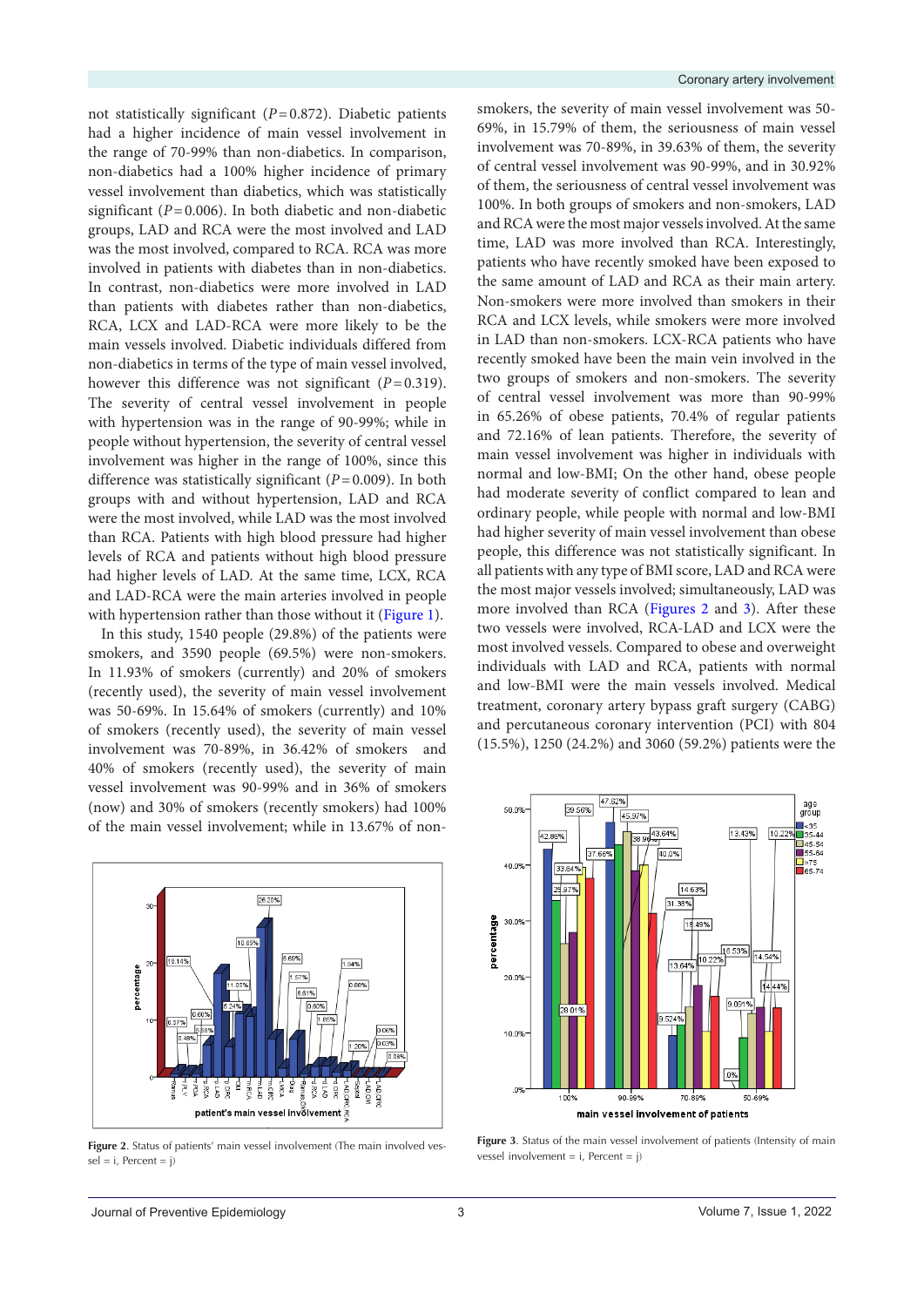majority of patients in this study, respectively. Patients who were recommended for medical treatment were (1) patients with severity of central vessel involvement between 50-69% (53.5% of patients) (2) patients with severity of central vessel involvement between 70-89% (17.37% Of patients), (3) patients with the severity of central vessel involvement between 99-90% (11.76% of patients) and (4) patients with the severity of central vessel involvement between 100% (56.65% of patients). Patients who underwent CABG were; (1) patients with severity of central vessel involvement between 50-69% (1.14% of patients), (2) patients with severity of central vessel involvement between 70-89% (16.16 39% of patients), (3) patients with severity of central vessel involvement between 90-99% (47.66% of patients) and (4) patients with severity of central vessel involvement between 100% (56.65% of patients). Patients who underwent PCI were;

- 1. Patients with severity of central vessel involvement between 50-69% (3.1% of patients)
- 2. Patients with severity of central vessel involvement between 70-89% (4.4) 18% of patients)
- 3. Patients with the severity of central vessel involvement between 90-99% (47.66% of patients)
- 4. Patients with the severity of central vessel involvement between 100% (30.8% of patients). Most people recommended for CABG and PCI had a severity of primary vessel involvement of more than 90%. Those with the seriousness of central vessel involvement less than 79% were more likely to be recommended for medical treatment, which was statistically significant (*P*<001).

#### **Discussion**

In the present study, 5195 patients participated. Of these, 3311 (63.71%) were male and 1886 (6.29) were female. In our study, men were more likely to develop CAD. This study is consistent with the results of the survey of Hölschermann et al and Kreatsoulas et al, who reported more coronary artery involvement in men than women (12,13).

However, it contradicts the study of Hochner-Celnikier et al, which reported more CAD in women than men (14). In our study, 1540 people (24.89%) were smokers and 3590 people (69.5%) were non-smokers. Therefore, the probability of smoking is less than the obstruction group (present study) and it is consistent with the study by Abdelmonem et al (15). In our study the type of central vessel involvement in our research showed that LAD and RCA vessels with 38.15% and 23.97% were the most common vessels involved, respectively. The most involved vessels were OM, LCX (7.95%), LAD-RCA (7.68%) and diagonal (4.77%), respectively. Eisen et al additionally, showed LAD had the highest prevalence (46%) of involvement (16). After that, the prevalence of involvement in LCA and RCA arteries was 25.3% each. Additionally, 15.38% of the patients with 90-99% severity of the main vessel involvement and 84.62% of patients with 100% severity of involvement underwent viability study. The researchers concluded that the most significant consequence during the five years after angioplasty is reopening these arteries, which helps clinicians in the follow-up and treatment of these patients. In the present study, 1250 patients (24.2%) were recommended to have CABG. The results in this regard are in agreement with the results of the study by Larsen et al (17). According to the current study results, patients with non-obstructive coronary involvement had a higher BMI than the obstructive group, which is not consistent with the study by Larsen et al (17) ([Figures 4](#page-3-0)  and [5\)](#page-3-1).

#### **Conclusion**

As mentioned above, this descriptive study consists a huge

<span id="page-3-0"></span>

<span id="page-3-1"></span>**Figure 4.** Status of involvement of the main arteries by gender (The main involved vessel =  $i$ , Percent =  $j$ ).



**Figure 5.** The severity of the involvement of the main arteries as recommended by angiography (The severity of the involvement of the main arteries as recommended by angiography=  $i$ , Percent =  $j$ )